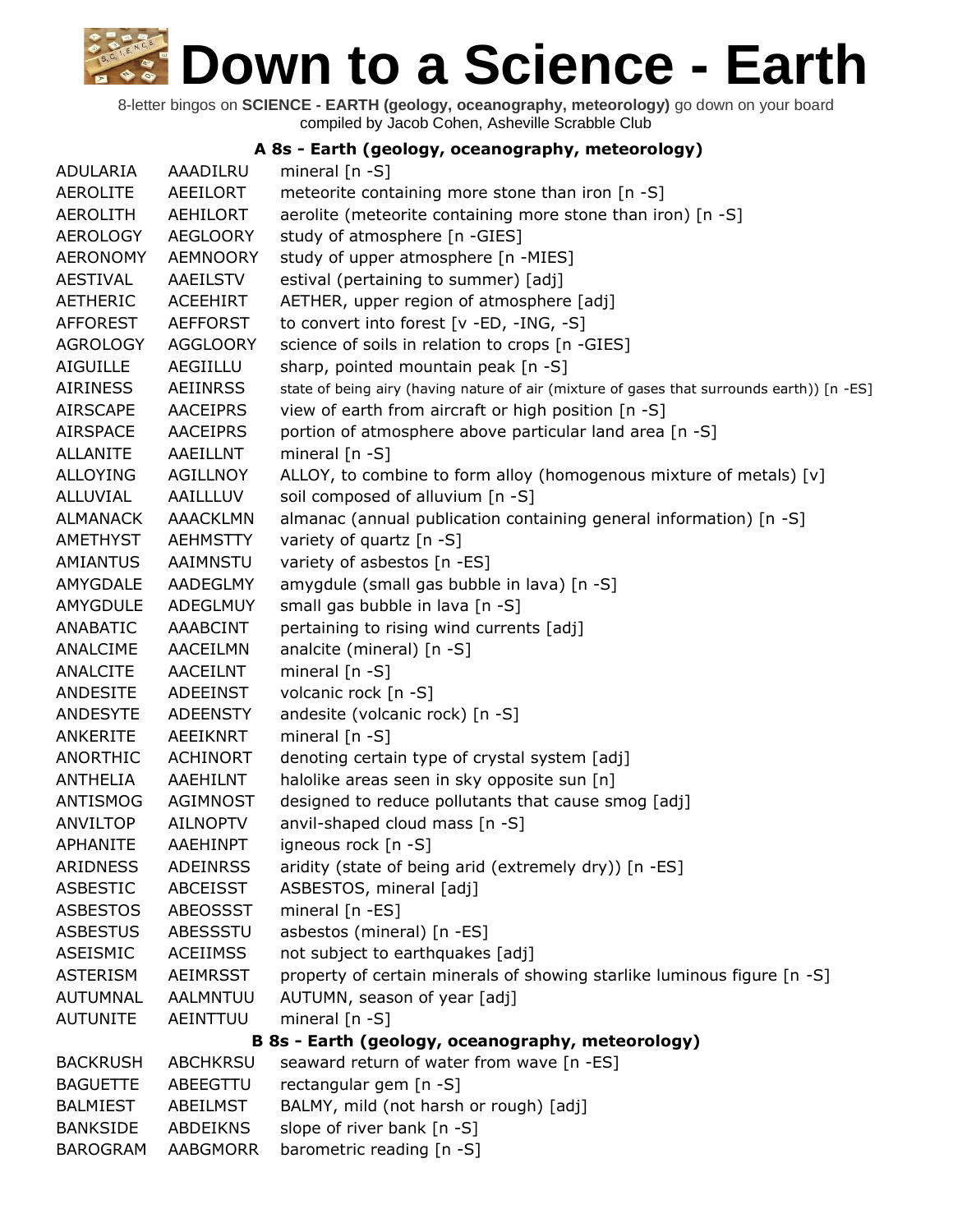| <b>BASALTIC</b> | <b>AABCILST</b> | BASALT, volcanic rock [adj]                                     |
|-----------------|-----------------|-----------------------------------------------------------------|
| <b>BAUXITIC</b> | ABCIITUX        | BAUXITE, ore of aluminum [adj]                                  |
| <b>BAYFRONT</b> | ABFNORTY        | shoreline of bay (inlet of sea) [n -S]                          |
| <b>BEACHIER</b> | ABCEEHIR        | BEACHY, sandy or pebbly [adj]                                   |
| <b>BECALMED</b> | ABCDEELM        | BECALM, to make calm [v]                                        |
| <b>BEDEWING</b> | <b>BDEEGINW</b> | BEDEW, to wet with dew [v]                                      |
| <b>BEFOGGED</b> | <b>BDEEFGGO</b> | BEFOG, to envelop in fog [v]                                    |
| <b>BEMISTED</b> | <b>BDEEIMST</b> | BEMIST, to envelop in mist [v]                                  |
| <b>BERYLINE</b> | <b>BEEILNRY</b> | BERYL, green mineral [adj]                                      |
| <b>BESNOWED</b> | <b>BDEENOSW</b> | BESNOW, to cover with snow [v]                                  |
| <b>BIOTITIC</b> | <b>BCIIIOTT</b> | BIOTITE, form of mica [adj]                                     |
| <b>BLASTIER</b> | <b>ABEILRST</b> | BLASTY, gusty (blowing in gusts) [adj]                          |
| <b>BLIZZARD</b> | ABDILRZZ        | heavy snowstorm [n -S] / [v -ED, -ING, -S]                      |
| <b>BLOWDOWN</b> | <b>BDLNOOWW</b> | tree blown down by wind [n -S]                                  |
| <b>BLOWIEST</b> | <b>BEILOSTW</b> | BLOWY, windy (marked by strong wind) [adj]                      |
| <b>BLUSTERY</b> | <b>BELRSTUY</b> | windy (marked by strong wind) [adj]                             |
| <b>BOEHMITE</b> | <b>BEEHIMOT</b> | mineral $[n - S]$                                               |
| <b>BOGGIEST</b> | <b>BEGGIOST</b> | BOGGY, marshy (resembling marsh (tract of low, wet land)) [adj] |
| <b>BORACITE</b> | ABCEIORT        | mineral [n -S]                                                  |
| <b>BOREASES</b> | <b>ABEEORSS</b> | BOREAS, north wind [n]                                          |
| <b>BOREHOLE</b> | <b>BEEHLOOR</b> | hole bored in earth [n -S]                                      |
| <b>BORNITIC</b> | <b>BCIINORT</b> | BORNITE, ore of copper [adj]                                    |
| <b>BOULDERY</b> | <b>BDELORUY</b> | characterized by large rocks [adj]                              |
| <b>BRASSING</b> | <b>ABGINRSS</b> | BRASS, to coat with brass (alloy of copper and zinc) [v]        |
| <b>BRAUNITE</b> | ABEINRTU        | mineral $[n - S]$                                               |
| <b>BRECCIAL</b> | <b>ABCCEILR</b> | BRECCIA, type of rock [adj]                                     |
| <b>BREEZIER</b> | <b>BEEEIRRZ</b> | BREEZY, windy (marked by strong wind) [adj]                     |
| <b>BREEZILY</b> | <b>BEEILRYZ</b> | BREEZY, windy (marked by strong wind) [adv]                     |
| <b>BREEZING</b> | <b>BEEGINRZ</b> | BREEZE, to move swiftly [v]                                     |
| <b>BROOKITE</b> | <b>BEIKOORT</b> | mineral $[n - S]$                                               |
| <b>BRUNIZEM</b> | <b>BEIMNRUZ</b> | prairie soil [n -S]                                             |
| <b>BURBLING</b> | <b>BBGILNRU</b> | breaking up of airflow into turbulence [n -S]                   |
| <b>BUSHLAND</b> | <b>ABDHLNSU</b> | unsettled forest land [n -S]                                    |
|                 |                 | C 8s - Earth (geology, oceanography, meteorology)               |
| <b>CABOCHON</b> | <b>ABCCHNOO</b> | precious stone [n -S]                                           |
| CALCITIC        | <b>ACCCIILT</b> | CALCITE, mineral [adj]                                          |
| <b>CALCSPAR</b> | <b>AACCLPRS</b> | calcite (mineral) [n -S]                                        |
| <b>CALCTUFA</b> | <b>AACCFLTU</b> | mineral deposit [n -S]                                          |
| <b>CALCTUFF</b> | <b>ACCFFLTU</b> | calctufa (mineral deposit) [n -S]                               |
| <b>CALMNESS</b> | <b>ACELMNSS</b> | state of being calm (free from agitation) [n -ES]               |
| CENOZOIC        | <b>CCEINOOZ</b> | of or pertaining to certain geologic time period [adj]          |
| <b>CERUSITE</b> | <b>CEEIRSTU</b> | lead ore [n -S]                                                 |
| <b>CHERTIER</b> | <b>CEEHIRRT</b> | CHERTY, resembling chert (compact rock) [adj]                   |
| <b>CHILLEST</b> | <b>CEHILLST</b> | CHILL, cool (moderately cold) [adj]                             |
| <b>CHILLIER</b> | <b>CEHIILLR</b> | CHILLY, cool (moderately cold) [adj]                            |
| <b>CHILLILY</b> | <b>CHIILLLY</b> | CHILLY, cool (moderately cold) [adv]                            |
| <b>CHILLING</b> | <b>CGHIILLN</b> | CHILL, to make cold (having little or no warmth) [v]            |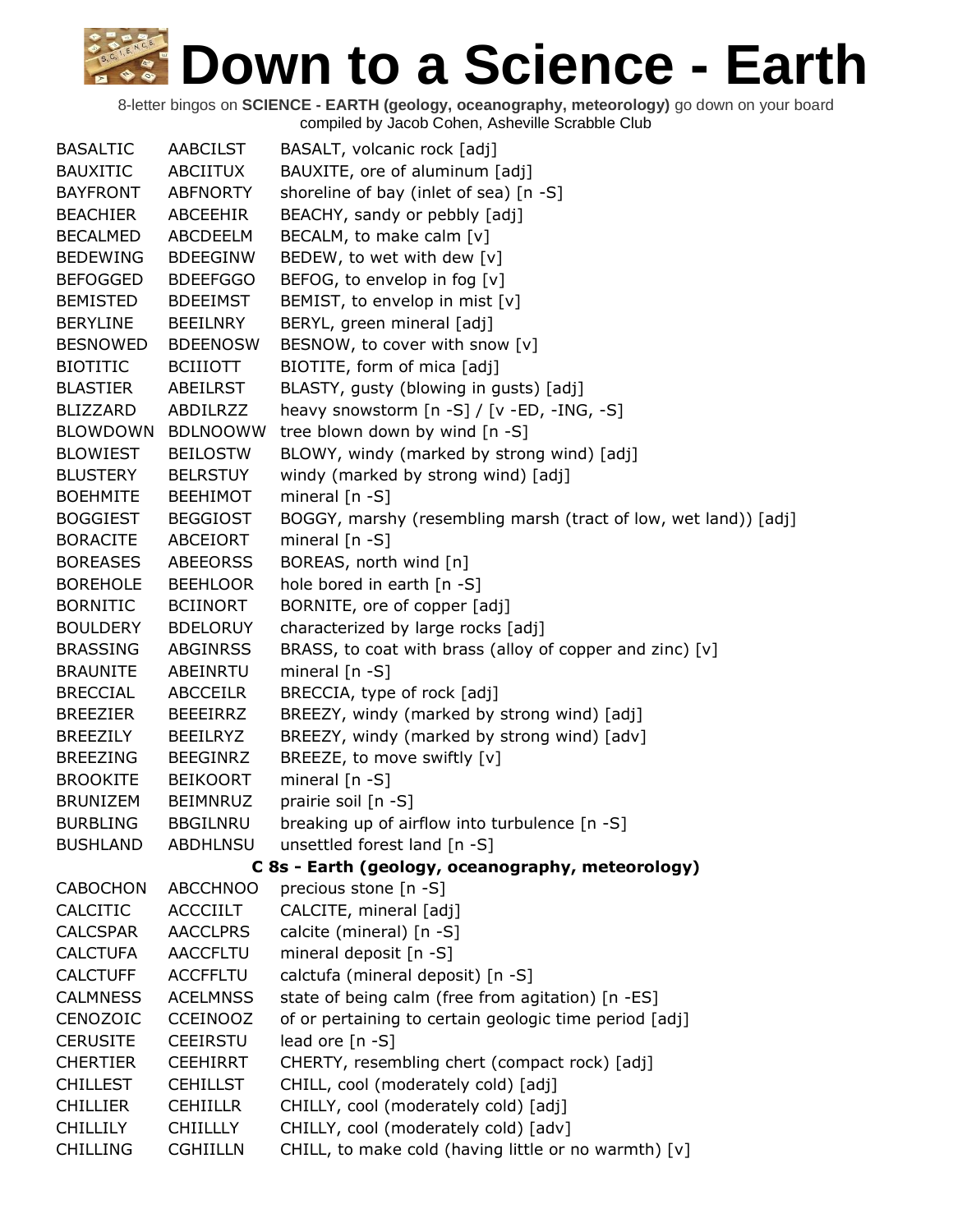| <b>CHLORITE</b> | CEHILORT        | mineral group [n -S]                                                  |
|-----------------|-----------------|-----------------------------------------------------------------------|
| <b>CHRESARD</b> | <b>ACDEHRRS</b> | available water of soil [n -S]                                        |
| <b>CHROMING</b> | <b>CGHIMNOR</b> | chromium ore [n -S]                                                   |
| <b>CHROMITE</b> | <b>CEHIMORT</b> | chromium ore [n -S]                                                   |
| <b>CHROMOLY</b> | <b>CHLMOORY</b> | steel alloy made of chromium and molybdenum [n -LIES, -S]             |
| <b>CHUBASCO</b> | ABCCHOSU        | violent thunderstorm [n -S]                                           |
| <b>CINNABAR</b> | AABCINNR        | principal ore of mercury [n -S]                                       |
| <b>CLAYIEST</b> | <b>ACEILSTY</b> | CLAYEY, resembling clay [adj]                                         |
| <b>CLAYLIKE</b> | <b>ACEIKLLY</b> | resembling clay [adj]                                                 |
| <b>CLEVEITE</b> | <b>CEEEILTV</b> | radioactive mineral [n -S]                                            |
| <b>CLIMATAL</b> | AACILLMT        | CLIMATE, weather conditions characteristic of area [adj]              |
| <b>CLIMATIC</b> | <b>ACCIILMT</b> | CLIMATE, weather conditions characteristic of area [adj]              |
| <b>CLOUDIER</b> | CDEILORU        | CLOUDY, overcast with clouds [adj]                                    |
| <b>CLOUDILY</b> | <b>CDILLOUY</b> | CLOUDY, overcast with clouds [adv]                                    |
| <b>CLOUDING</b> | CDGILNOU        | CLOUD, to cover with clouds (masses of visible vapor) [v]             |
| <b>CLOUDLET</b> | CDELLOTU        | small cloud [n -S]                                                    |
| <b>COALFACE</b> | <b>AACCEFLO</b> | place where coal is cut out of rock [n -S]                            |
| <b>COLDNESS</b> | <b>CDELNOSS</b> | state of being cold (having little or no warmth) [n -ES]              |
| <b>COLLUVIA</b> | ACILLOUV        | rock debris [n]                                                       |
| CONODONT        | <b>CDNNOOOT</b> | fossil (remains of animal or plant preserved in earth's crust) [n -S] |
| CONTRAIL        | <b>ACILNORT</b> | visible trail of water vapor from aircraft [n]                        |
| <b>COOLNESS</b> | <b>CELNOOSS</b> | state of being cool (moderately cold) [n -ES]                         |
| <b>CORUNDUM</b> | CDMNORUU        | hard mineral [n -S]                                                   |
| CRAGSMAN        | <b>AACGMNRS</b> | one who climbs crags (large jagged rock) [n -MEN]                     |
| CRANNOGE        | <b>ACEGNNOR</b> | crannog (artificial island) [n -S]                                    |
| <b>CRATONIC</b> | <b>ACNORST</b>  | CRATON, part of earth's crust [adj]                                   |
| <b>CROCOITE</b> | <b>CCEIOORT</b> | mineral $[n - S]$                                                     |
| <b>CROPLAND</b> | <b>ACDLNOPR</b> | farmland (cultivated land) [n -S]                                     |
| <b>CRYOLITE</b> | CEILORTY        | mineral [n -S]                                                        |
| <b>CUMULOUS</b> | <b>CLMOSUUU</b> | CUMULUS, type of cloud [adj]                                          |
| <b>CYANITIC</b> | <b>ACCIINTY</b> | CYANITE, mineral [adj]                                                |
| <b>CYCLONAL</b> | <b>ACCLLNOY</b> | CYCLONE, rotating system of winds [adj]                               |
| <b>CYCLONIC</b> | <b>CCCILNOY</b> | CYCLONE, rotating system of winds [adj]                               |
|                 |                 | D 8s - Earth (geology, oceanography, meteorology)                     |
| <b>DEFERENT</b> | <b>DEEEFNRT</b> | imaginary circle around earth [n -S]                                  |
| <b>DEFOGGED</b> | <b>DDEEFGGO</b> | DEFOG, to remove fog from [v]                                         |
| <b>DELUGING</b> | <b>DEGGILNU</b> | DELUGE, to flood (to inundate (to overwhelm with water)) [v]          |
| <b>DEMISTED</b> | <b>DDEEIMST</b> | DEMIST, to defog (to remove fog from) [v]                             |
| <b>DETRITAL</b> | ADEILRTT        | DETRITUS, particles of rock [adj]                                     |
| <b>DETRITUS</b> | <b>DEIRSTTU</b> | particles of rock [n DETRITUS]                                        |
| <b>DEVONIAN</b> | ADEINNOV        | of or pertaining to certain geologic time period [adj]                |
| <b>DEWINESS</b> | <b>DEEINSSW</b> | state of being dewy (moist with dew) [n -ES]                          |
| <b>DIABASIC</b> | AABCDIIS        | DIABASE, igneous rock [adj]                                           |
| <b>DIALLAGE</b> | AADEGILL        | mineral [n -S]                                                        |
| <b>DIAPIRIC</b> | <b>ACDIIIPR</b> | DIAPIR, bend in layer of rock [adj]                                   |
| <b>DIASPORE</b> | ADEIOPRS        | mineral $[n - S]$                                                     |
| <b>DILUVIAL</b> | ADIILLUV        | pertaining to flood [adj]                                             |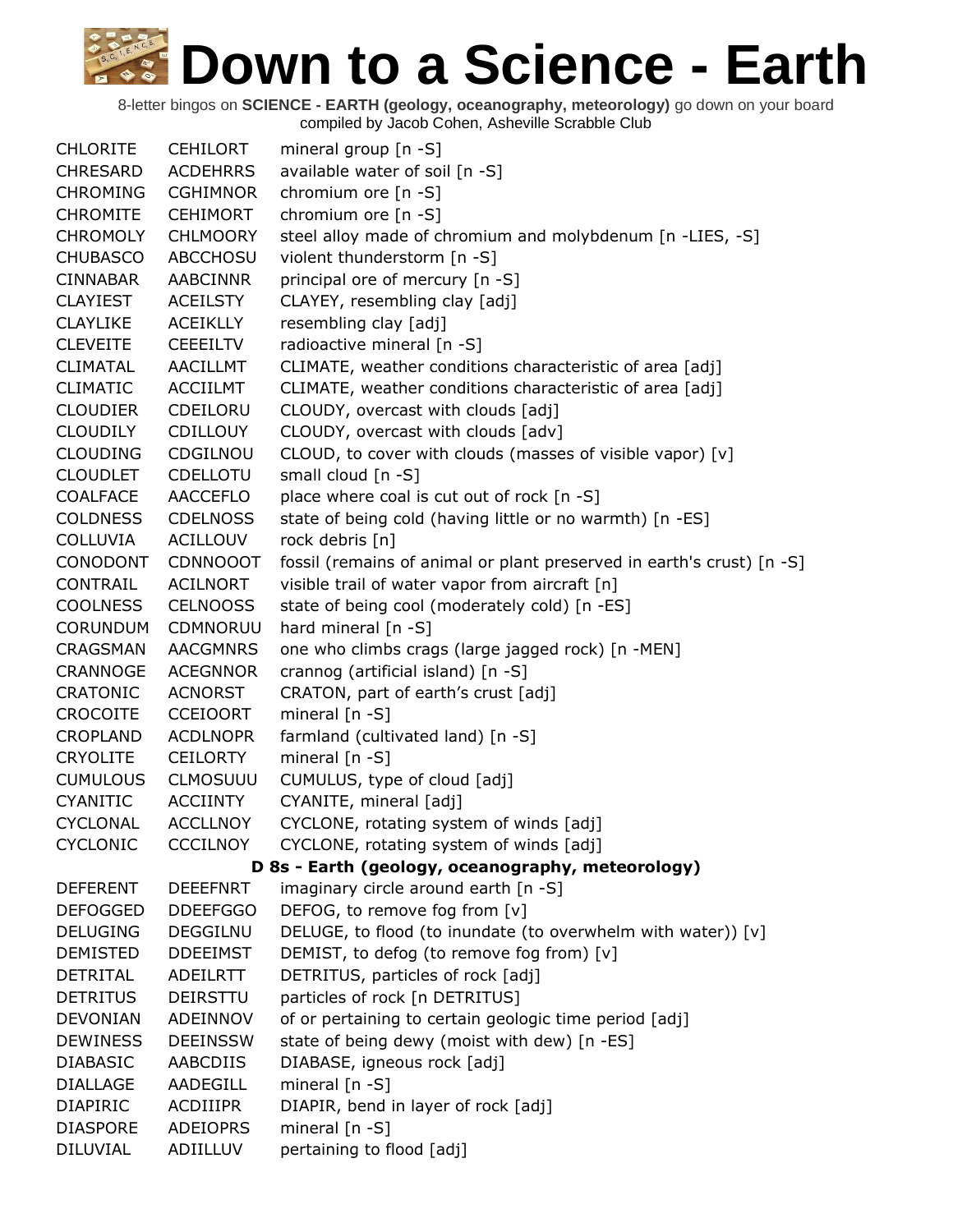| <b>DILUVIAN</b> | ADIILNUV        | diluvial (pertaining to flood) [adj]                                         |
|-----------------|-----------------|------------------------------------------------------------------------------|
| <b>DILUVION</b> | <b>DIILNOUV</b> | diluvium (coarse rock material deposited by glaciers) [n -S]                 |
| <b>DILUVIUM</b> | DIILMUUV        | coarse rock material deposited by glaciers [n -S or -IA]                     |
| <b>DIOPSIDE</b> | <b>DDEIIOPS</b> | mineral $[n - S]$                                                            |
| <b>DIOPTASE</b> | <b>ADEIOPST</b> | mineral $[n - S]$                                                            |
| <b>DIORITIC</b> | <b>CDIIIORT</b> | DIORITE, igneous rock [adj]                                                  |
| <b>DOLERITE</b> | DEEILORT        | variety of basalt [n -S]                                                     |
| <b>DOLOMITE</b> | <b>DEILMOOT</b> | mineral [n -S]                                                               |
| <b>DOWNLAND</b> | <b>ADDLNNOW</b> | rolling treeless upland [n -s]                                               |
| <b>DOWNPOUR</b> | <b>DNOOPRUW</b> | heavy rain [n -S]                                                            |
| DOWNWASH        | ADHNOSWW        | downward deflection of air [n -ES]                                           |
| <b>DOWNWIND</b> | <b>DDINNOWW</b> | in direction that wind blows [adv]                                           |
| <b>DRAFTIER</b> | ADEFIRRT        | DRAFTY, having or exposed to currents of air [adj]                           |
| <b>DRAFTILY</b> | <b>ADFILRTY</b> | DRAFTY, having or exposed to currents of air [adv]                           |
| <b>DRAUGHTY</b> | <b>ADGHRTUY</b> | drafty (having or exposed to currents of air) [adj -TIER, -TIEST]            |
| <b>DRIFTAGE</b> | <b>ADEFGIRT</b> | act of drifting (to move along in current) [n -S]                            |
| <b>DRIFTIER</b> | <b>DEFIIRRT</b> | DRIFTY, full of drifts (masses of wind-driven snow) [adj]                    |
| <b>DRIFTING</b> | <b>DFGIINRT</b> | DRIFT, to move along in current [v]                                          |
| <b>DROUGHTY</b> | <b>DGHORTUY</b> | dry (having no moisture) [adj -TIER, -TIEST]                                 |
| <b>DUNELAND</b> | <b>ADDELNNU</b> | area having many dunes [n -S]                                                |
|                 |                 | E 8s - Earth (geology, oceanography, meteorology)                            |
| <b>EARTHIER</b> | AEEHIRRT        | EARTHY, composed of, resembling, or suggestive of earth [adj]                |
| <b>EARTHILY</b> | <b>AEHILRTY</b> | in earthy (composed of, resembling, or suggestive of earth) manner [adv]     |
| <b>EARTHING</b> | AEGHINRT        | EARTH, to cover with earth (soil) [v]                                        |
| <b>EARTHSET</b> | AEEHRSTT        | setting of earth as seen from moon [n -S]                                    |
| <b>EASTERLY</b> | <b>AEELRSTY</b> | wind from east $[n - LIES]$                                                  |
| <b>ECLOGITE</b> | <b>CEEGILOT</b> | type of rock $[n - S]$                                                       |
| <b>ELECTRUM</b> | <b>CEELMRTU</b> | alloy of gold and silver [n -S]                                              |
| <b>ELUVIATE</b> | AEEILTUV        | to undergo transfer of materials in soil [v -D, -TING, -S]                   |
| <b>EMPYREAL</b> | <b>AEELMPRY</b> | pertaining to sky [adj]                                                      |
| <b>EPIDOTIC</b> | <b>CDEIIOPT</b> | EPIDOTE, mineral [adj]                                                       |
| EPIFOCAL        | <b>ACEFILOP</b> | pertaining to point of origin of earthquake [adj]                            |
| <b>EPIGENIC</b> | <b>CEEGIINP</b> | pertaining to change in mineral character of rock [adj]                      |
| <b>ERODABLE</b> | ABDEELOR        | erosible (capable of being eroded (to wear away by constant friction)) [adj] |
| <b>ERODIBLE</b> | <b>BDEEILOR</b> | erosible (capable of being eroded (to wear away by constant friction)) [adj] |
| <b>EROSIBLE</b> | <b>BEEILORS</b> | capable of being eroded (to wear away by constant friction) [adj]            |
| <b>ERUPTIVE</b> | EEIPRTUV        | type of rock [n -S]                                                          |
| <b>ESSONITE</b> | <b>EEINOSST</b> | variety of garnet [n -S]                                                     |
| <b>EUSTATIC</b> | <b>ACEISTTU</b> | eustacy (worldwide change in sea level) [adj]                                |
| <b>EUTECTIC</b> | <b>CCEEITTU</b> | alloy that has lowest possible melting point [n -S]                          |
| <b>EUXENITE</b> | <b>EEEINTUX</b> | mineral $[n - S]$                                                            |
| <b>EXOGENIC</b> | <b>CEEGINOX</b> | formed or occurring on surface of earth [adj]                                |
|                 |                 | F 8s - Earth (geology, oceanography, meteorology)                            |
| <b>FAHLBAND</b> | <b>AABDFHLN</b> | band or stratum of rock impregnated with metallic sulfides [n -S]            |
| <b>FAVONIAN</b> | AAFINNOV        | pertaining to west wind [adj]                                                |
| <b>FAYALITE</b> | AAEFILTY        | mineral $[n - S]$                                                            |
| <b>FELDSPAR</b> | <b>ADEFLPRS</b> | mineral [n -S]                                                               |
|                 |                 |                                                                              |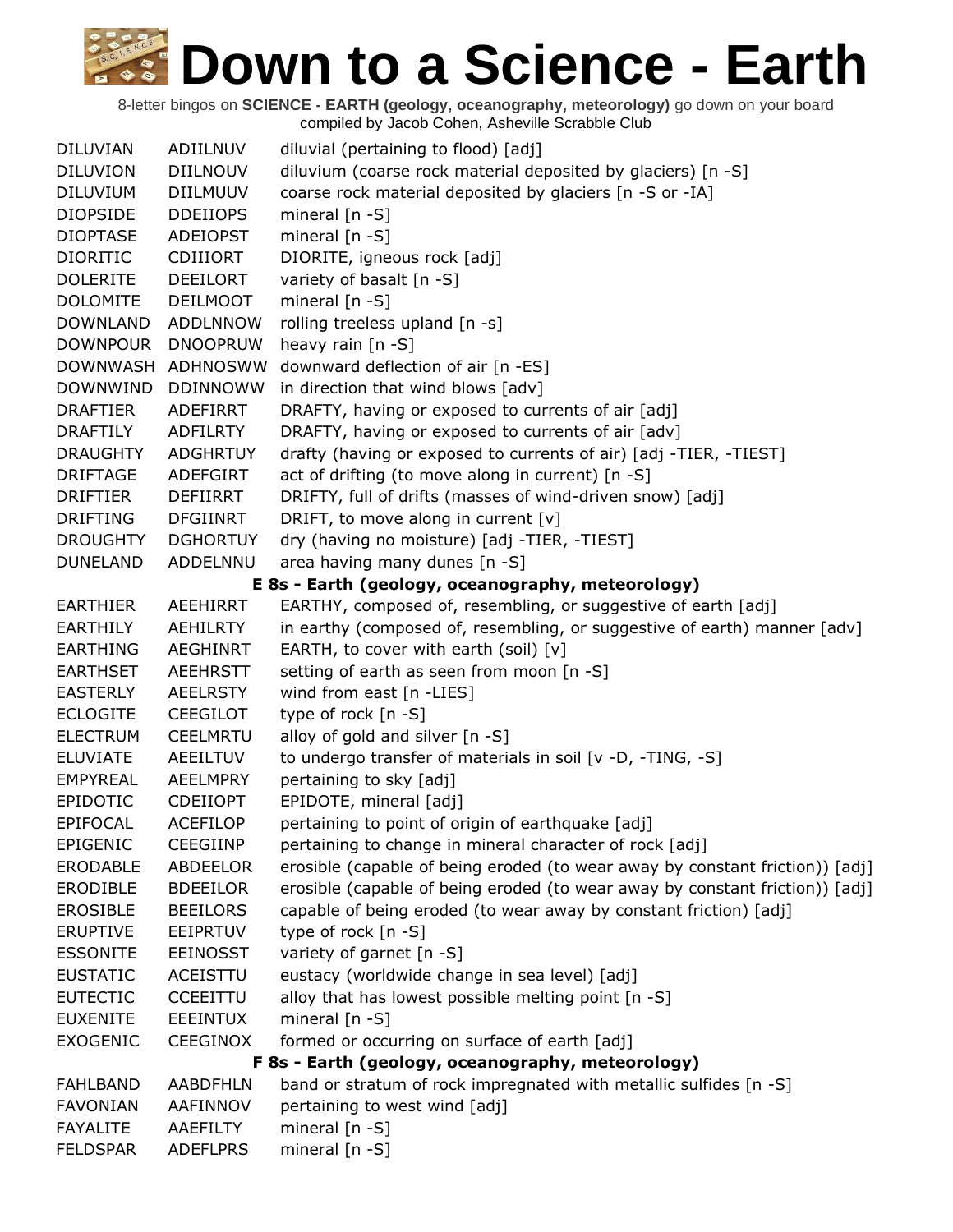| <b>FELSITIC</b> | <b>CEFIILST</b> | FELSITE, igneous rock [adj]                                          |
|-----------------|-----------------|----------------------------------------------------------------------|
| <b>FELSTONE</b> | <b>EEFLNOST</b> | felsite (igneous rock) [n -S]                                        |
| <b>FENNIEST</b> | <b>EEFINNST</b> | FENNY, marshy (resembling marsh (tract of low, wet land)) [adj]      |
| <b>FLINKITE</b> | EFIIKLNT        | mineral $[n - S]$                                                    |
| <b>FLINTIER</b> | EFIILNRT        | FLINTY, resembling flint (spark-producing rock) [adj]                |
| <b>FLINTING</b> | <b>FGIILNNT</b> | FLINT, to provide with flint (spark-producing rock) [v]              |
| <b>FLOODING</b> | <b>DFGILNOO</b> | FLOOD, to inundate (to overwhelm with water) [v]                     |
| <b>FLUORITE</b> | EFILORTU        | mineral [n -S]                                                       |
| <b>FLYSCHES</b> | <b>CEFHLSSY</b> | FLYSCH, sandstone deposit [n]                                        |
| <b>FOGBOUND</b> | <b>BDFGNOOU</b> | surrounded by fog [adj]                                              |
| <b>FOGGIEST</b> | <b>EFGGIOST</b> | FOGGY, filled with fog [adj]                                         |
| <b>FOOTWALL</b> | <b>AFLLOOTW</b> | layer of rock beneath vein of ore [n -S]                             |
| <b>FORELAND</b> | <b>ADEFLNOR</b> | projecting mass of land [n -S]                                       |
| FORESTAL        | AEFLORST        | of or pertaining to forest [adj]                                     |
| <b>FORESTED</b> | <b>DEEFORST</b> | FOREST, to convert into forest (densely wooded area) [v]             |
| <b>FORESTRY</b> | <b>EFORRSTY</b> | science of planting and managing forests [n -RIES]                   |
| <b>FRIGIDLY</b> | <b>DFGIILRY</b> | FRIGID, very cold [adv]                                              |
| <b>FROSTIER</b> | <b>EFIORRST</b> | FROSTY, covered with frost [adj]                                     |
| <b>FROSTILY</b> | <b>FILORSTY</b> | FROSTY, covered with frost [adv]                                     |
| <b>FROSTING</b> | <b>FGINORST</b> | FROST, to cover with frost (deposit of minute ice crystals) [v]      |
| <b>FROZENLY</b> | <b>EFLNORYZ</b> | FROZEN, very cold [adv]                                              |
| <b>FUMAROLE</b> | AEFLMORU        | hole from which volcanic vapors issue [n -S]                         |
|                 |                 | G 8s - Earth (geology, oceanography, meteorology)                    |
| <b>GABBROIC</b> | ABBCGIOR        | GABBRO, type of rock [adj]                                           |
| GABBROID        | ABBDGIOR        | GABBRO, type of rock [adj]                                           |
| <b>GALENITE</b> | AEEGILNT        | galena (principal ore of lead) [n -S]                                |
| <b>GANISTER</b> | <b>AEGINRST</b> | type of rock [n -S]                                                  |
| <b>GEMMIEST</b> | EEGIMMST        | GEMMY, resembling gem (precious stone) [adj]                         |
| <b>GEMOLOGY</b> | <b>EGGLMOOY</b> | science of gems [n -GIES]                                            |
| <b>GEMSTONE</b> | <b>EEGMNOST</b> | precious stone [n -S]                                                |
| <b>GEODESIC</b> | <b>CDEEGIOS</b> | geometric line [n -S]                                                |
| <b>GEOGNOSY</b> | <b>EGGNOOSY</b> | branch of geology [n -SIES]                                          |
| <b>GEOLOGER</b> | <b>EEGGLOOR</b> | specialist in geology [n -S]                                         |
| <b>GEOLOGIC</b> | <b>CEGGILOO</b> | GEOLOGY, science that deals with origin and structure of earth [adj] |
| <b>GEOPHAGY</b> | <b>AEGGHPOY</b> | practice of eating earth substances [n -GIES]                        |
| <b>GEOPHONE</b> | <b>EEGHNOOP</b> | device that detects vibrations in earth [n -S]                       |
| <b>GEYSERED</b> | <b>DEEEGRSY</b> | GEYSER, to eject jets of hot water and steam [v]                     |
| <b>GIBBSITE</b> | <b>BBEGIIST</b> | mineral $[n - S]$                                                    |
| <b>GIRASOLE</b> | <b>AEGILORS</b> | girasol (variety of opal) [n -ES]                                    |
| <b>GLACIATE</b> | AACEGILT        | to cover with glaciers [v -D, -TING, -S]                             |
| <b>GLACIERS</b> | <b>ACEGILRS</b> | GLACIER, huge mass of ice [n]                                        |
| <b>GLENLIKE</b> | <b>EEGIKLLN</b> | GLEN, small valley (depression of earth's surface) [adj]             |
| <b>GNEISSES</b> | <b>EEGINSSS</b> | GNEISS, type of rock [n]                                             |
| <b>GNEISSIC</b> | <b>CEGIINSS</b> | GNEISS, type of rock [adj]                                           |
| <b>GOETHITE</b> | <b>EEGHIOTT</b> | ore of iron [n -S]                                                   |
| <b>GRAINIER</b> | AEGIINRR        | GRAINY, granular [adj]                                               |
| <b>GRANITIC</b> | <b>ACGIINRT</b> | GRANITE, type of rock [adj]                                          |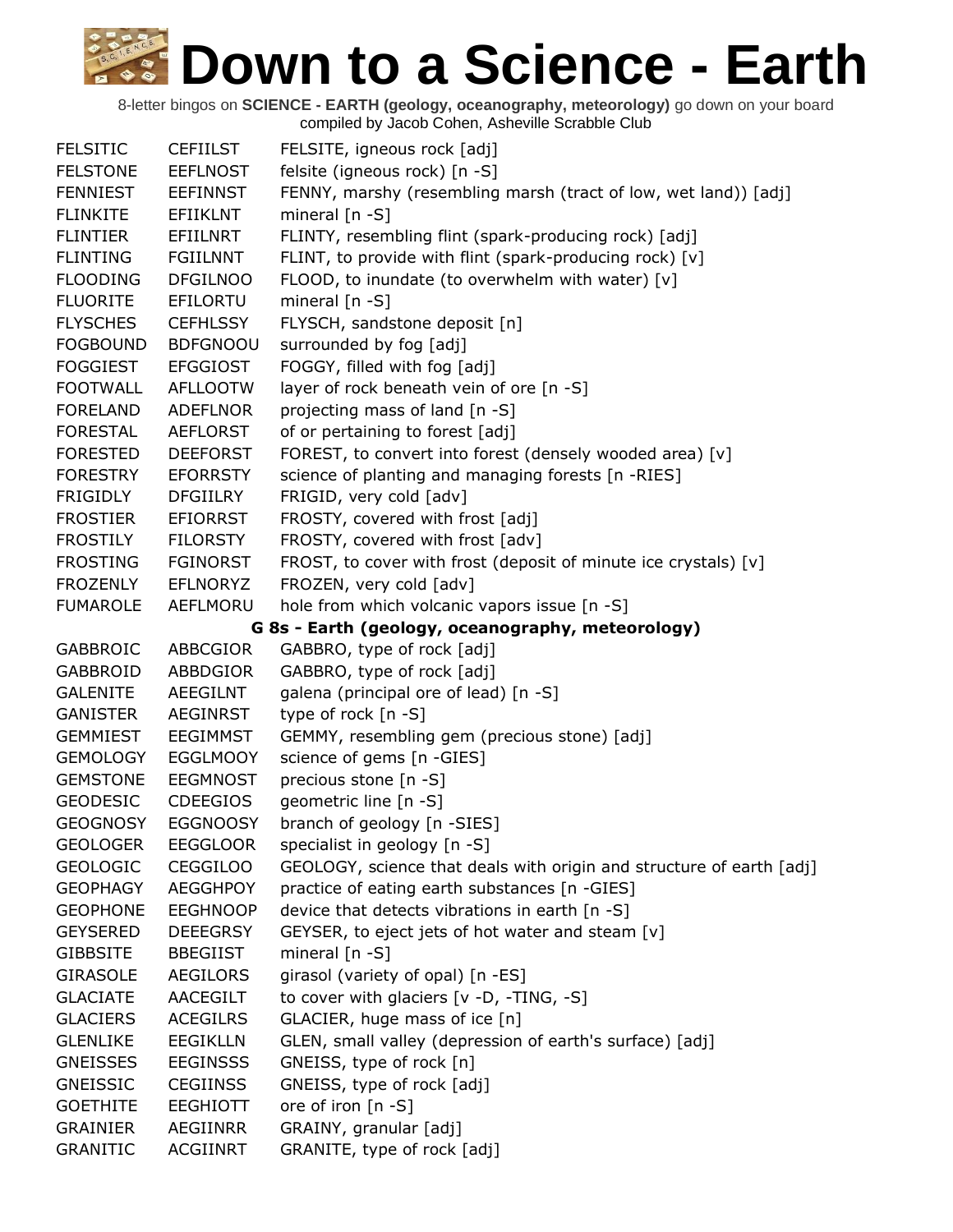| <b>GRAPHITE</b> | <b>AEGHIPRT</b> | variety of carbon [n -S]                                                                     |
|-----------------|-----------------|----------------------------------------------------------------------------------------------|
| <b>GRAVELED</b> | ADEEGLRV        | GRAVEL, to pave with gravel (mixture of rock fragments) [v]                                  |
| <b>GULLYING</b> | <b>GGILLNUY</b> | GULLY, to form ravines by action of water [v]                                                |
| <b>GUMBOTIL</b> | <b>BGILMOTU</b> | sticky clay [n -S]                                                                           |
| <b>GUSTIEST</b> | <b>EGISSTTU</b> | GUSTY, blowing in gusts [adj]                                                                |
| <b>GUSTLESS</b> | <b>EGLSSSTU</b> | having no gusts [adj]                                                                        |
|                 |                 | H 8s - Earth (geology, oceanography, meteorology)                                            |
| <b>HARDPACK</b> | <b>AACDHKPR</b> | compacted snow [n -S]                                                                        |
| <b>HEADLAND</b> | <b>AADDEHLN</b> | cliff (high, steep face of rock) [n -S]                                                      |
| <b>HEADWIND</b> | <b>ADDEHINW</b> | oncoming wind [n -S]                                                                         |
| <b>HELIACAL</b> | AACEHILL        | pertaining to sun [adj]                                                                      |
| <b>HEMATITE</b> | AEEHIMTT        | ore of iron [n -S]                                                                           |
| HIBERNAL        | ABEHILNR        | pertaining to winter [adj]                                                                   |
| <b>HIGHLAND</b> | <b>ADGHHILN</b> | elevated region [n -S]                                                                       |
| <b>HOLOCENE</b> | <b>CEEHLNOO</b> | of or pertaining to certain geologic time period [adj]                                       |
| <b>HORNFELS</b> | <b>EFHLNORS</b> | silicate rock [n HORNFELS or -ES]                                                            |
| <b>HOTPRESS</b> | <b>EHOPRSST</b> | to subject to heat and pressure [v -ED, -ING, -ES]                                           |
| <b>HUMIDIFY</b> | <b>DFHIIMUY</b> | to make humid (having much humidity) [v -FIED, -ING, -FIES]                                  |
| <b>HUMIDITY</b> | <b>DHIIMTUY</b> | moisture of air [n -TIES]                                                                    |
| <b>HUMITURE</b> | EHIMRTUU        | combined measurement of temperature and humidity [n -S]                                      |
|                 |                 | I 8s - Earth (geology, oceanography, meteorology)                                            |
| <b>ICESCAPE</b> | <b>ACCEEIPS</b> | landscape covered with ice [n -S]                                                            |
| <b>IDOCRASE</b> | <b>ACDEIORS</b> | mineral $[n - S]$                                                                            |
| ILLUVIAL        | <b>AIILLLUV</b> | ILLUVIUM, type of material accumulated in soil [adj]                                         |
| ILLUVIUM        | <b>IILLMUUV</b> | type of material accumulated in soil [n -S or -IA]                                           |
| <b>ILMENITE</b> | EEIILMNT        | mineral $[n - S]$                                                                            |
| <b>INFLUENT</b> | EFILNNTU        | tributary [n -S]                                                                             |
| <b>INSOLATE</b> | <b>AEILNOST</b> | to expose to sunlight [v -D, -ING, -S]                                                       |
| <b>ISLANDED</b> | <b>ADDEILNS</b> | ISLAND, to make into island (land area entirely surrounded by water) [v]                     |
| <b>ISOBUTYL</b> | <b>BILOSTUY</b> | hydrocarbon radical [n -S]                                                                   |
| <b>ISOCHEIM</b> | <b>CEHIIMOS</b> | type of isotherm (line on map connecting points of equal mean temperature) [n -S]            |
| <b>ISOCHIME</b> | <b>CEHIIMOS</b> | isocheim (type of isotherm (line on map connecting points of equal mean temperature)) [n -S] |
| <b>ISOCHORE</b> | <b>CEHIOORS</b> | curve used to show relationship between pressure and temperature $[n -S]$                    |
| <b>ISOCHRON</b> | <b>CHINOORS</b> | line on chart connecting points representing same time [n -S]                                |
| <b>ISOGONAL</b> | <b>AGILNOOS</b> | isogone (line on map used to show characteristics of earth's magnetic field) [n -S]          |
| <b>ISOGONIC</b> | <b>CGIINOOS</b> | isogone (line on map used to show characteristics of earth's magnetic field) [n -S]          |
| <b>ISOPHOTE</b> | <b>EHIOOPST</b> | curve on chart joining points of equal light intensity [n -S]                                |
| <b>ISOPLETH</b> | <b>EHILOPST</b> | type of isogram (line on map connecting points of equal value) [n -S]                        |
| <b>ISOSTACY</b> | <b>ACIOSSTY</b> | isostasy (state of balance in earth's crust) [n -CIES]                                       |
| <b>ISOSTASY</b> | <b>AIOSSSTY</b> | state of balance in earth's crust [n -SIES]                                                  |
| <b>ISOTHERE</b> | <b>EEHIORST</b> | type of isotherm (line on map connecting points of equal mean temperature) [n -S]            |
| <b>ISOTHERM</b> | <b>EHIMORST</b> | line on map connecting points of equal mean temperature [n -S]                               |
| <b>ISTHMOID</b> | <b>DHIIMOST</b> | isthmic (pertaining to isthmus (strip of land connecting two larger land masses)) [adj]      |
|                 |                 | J 8s - Earth (geology, oceanography, meteorology)                                            |
| <b>JADELIKE</b> | ADEEIJKL        | resembling jade (green gemstone) [adj]                                                       |
| <b>JAROSITE</b> | <b>AEIJORST</b> | mineral $[n - S]$                                                                            |
| <b>JUNGLIER</b> | EGIJLNRU        | JUNGLY, resembling jungle (land covered with dense tropical vegetation) [adj]                |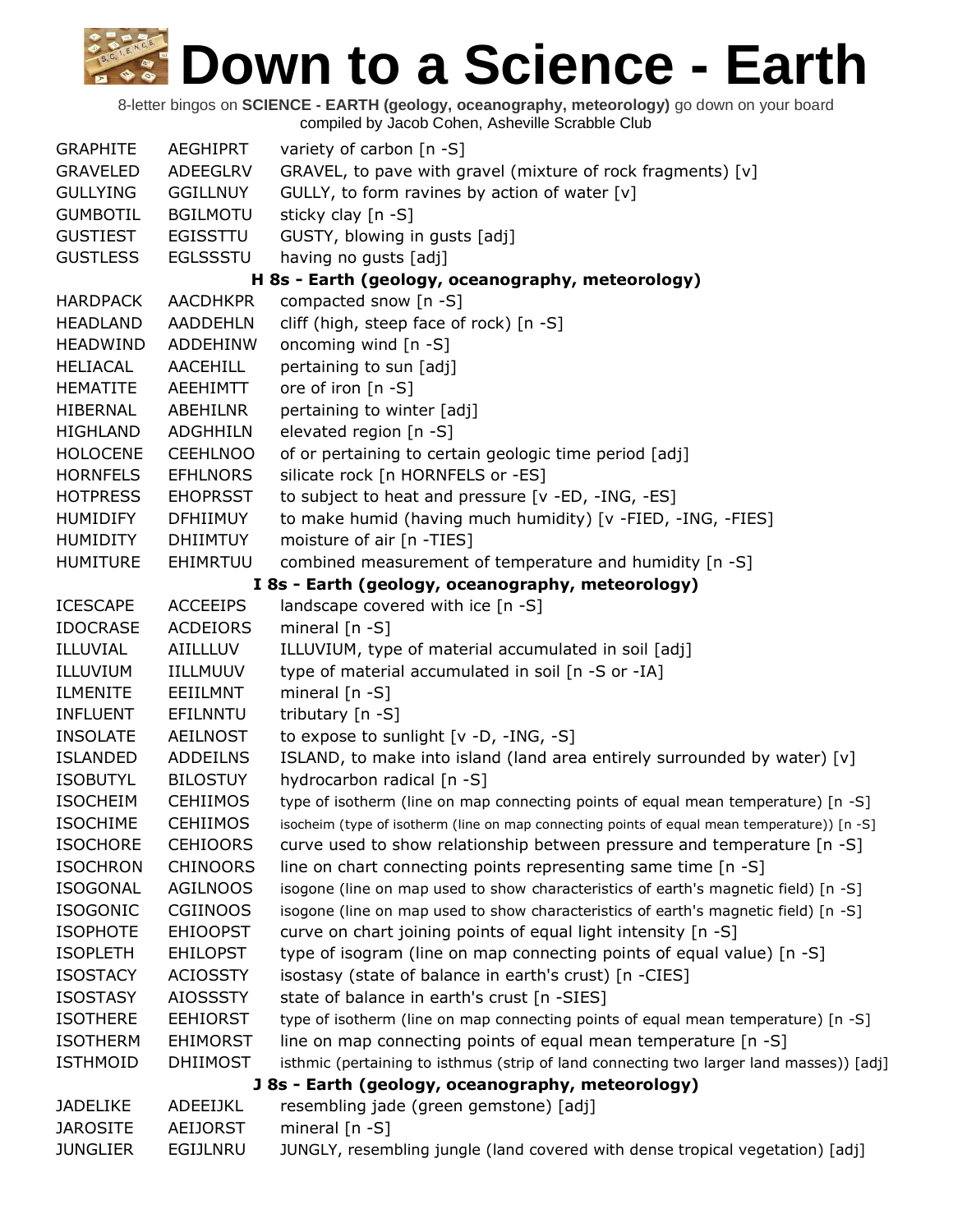| <b>JURASSIC</b> | <b>ACIJRSSU</b> | of or pertaining to certain geologic time period [adj]       |
|-----------------|-----------------|--------------------------------------------------------------|
|                 |                 | K 8s - Earth (geology, oceanography, meteorology)            |
| <b>KAMACITE</b> | <b>AACEIKMT</b> | alloy of nickel and iron [n -S]                              |
| <b>KAOLINIC</b> | <b>ACIIKLNO</b> | KAOLIN, fine white clay [adj]                                |
| <b>KHAMSEEN</b> | <b>AEEHKMNS</b> | khamsin (hot, dry wind) [n -S]                               |
| <b>KRYOLITE</b> | EIKLORTY        | cryolite (mineral) [n -S]                                    |
| KRYOLITH        | HIKLORTY        | cryolite (mineral) [n -S]                                    |
| <b>KYANITIC</b> | <b>ACIIKNTY</b> | KYANITE, cyanite (mineral) [adj]                             |
|                 |                 | L 8s - Earth (geology, oceanography, meteorology)            |
| <b>LAKEFILL</b> | <b>AEFIKLLL</b> | area of land built by filling lake [n -S]                    |
| LAKEHEAD        | AADEEHKL        | shore of lake farthest from outlet [n -S]                    |
| LAKELAND        | AADEKLLN        | area with many lakes [n -S]                                  |
| LAKELIKE        | AEEIKKLL        | LAKE, sizable inland body of water [adj]                     |
| LAKESIDE        | <b>ADEEIKLS</b> | land along edge of lake [n -S]                               |
| LAKEWARD        | <b>AADEKLRW</b> | facing lake [adj]                                            |
| LANDFAST        | AADFLNST        | attached to shore -- used of ice [adj]                       |
| <b>LANDFORM</b> | <b>ADFLMNOR</b> | natural feature of earth's surface [n -S]                    |
| <b>LANDSLIP</b> | ADILLNPS        | fall of mass of earth $[n S]$                                |
| LANDWARD        | <b>AADDLNRW</b> | toward land [adv]                                            |
| LANDWASH        | <b>AADHLNSW</b> | shore area between high-water mark and sea [n -ES]           |
| <b>LAPILLUS</b> | AILLLPSU        | small fragment of lava [n -LLI]                              |
| LATERITE        | <b>AEEILRTT</b> | type of soil [n -S]                                          |
| LATERIZE        | AEEILRTZ        | to convert to laterite [v -D, -ZING, -S]                     |
| LAVALIKE        | AAEIKLLV        | resembling lava (molten rock that issues from volcano) [adj] |
| LAZULITE        | AEILLTUZ        | mineral [n -S]                                               |
| LAZURITE        | <b>AEILRTUZ</b> | mineral $[n - S]$                                            |
| <b>LEAFMOLD</b> | ADEFLLMO        | soil composed mostly of decayed leaves [n -S]                |
| <b>LEUCITIC</b> | <b>CCEIILTU</b> | LEUCITE, mineral [adj]                                       |
| <b>LEVANTER</b> | <b>AEELNRTV</b> | easterly Mediterranean wind [n -S]                           |
| LIBECCIO        | <b>BCCEIILO</b> | southwest wind [n -S]                                        |
| <b>LIGNITIC</b> | <b>CGIIILNT</b> | LIGNITE, type of coal [adj]                                  |
| <b>LIMNETIC</b> | <b>CEIILMNT</b> | pertaining to open water of lake or pond [adj]               |
| <b>LIMONITE</b> | <b>EIILMNOT</b> | major ore of iron [n -S]                                     |
| <b>LITHOSOL</b> | <b>HILLOOST</b> | type of soil [n -S]                                          |
| LITTORAL        | AILLORTT        | coastal region [n -S]                                        |
| LOAMIEST        | AEILMOST        | LOAMY, resembling loam (type of soil) [adj]                  |
| <b>LOAMLESS</b> | <b>AELLMOSS</b> | having no loam [adj]                                         |
| LOESSIAL        | <b>AEILLOSS</b> | LOESS, soil deposit [adj]                                    |
| LUMINARY        | AILMNRUY        | body that gives light [n -RIES]                              |
|                 |                 | M 8s - Earth (geology, oceanography, meteorology)            |
| <b>MAGMATIC</b> | <b>AACGIMMT</b> | MAGMA, molten matter from which igneous rock is formed [adj] |
| <b>MAGNOXES</b> | <b>AEGMNOSX</b> | MAGNOX, magnesium-based alloy [n]                            |
| MAINLAND        | AADILMNN        | principal land mass [n -S]                                   |
| <b>MALMIEST</b> | AEILMMST        | MALMY, resembling malm (soft, friable limestone) [adj]       |
| <b>MAMMATUS</b> | AAMMMSTU        | type of cloud [n -TI]                                        |
| MANGANIN        | AAGIMNNN        | alloy of copper, manganese, and nickel [n -S]                |
| <b>MARISHES</b> | <b>AEHIMRSS</b> | MARISH, marsh (tract of low, wet land) [n]                   |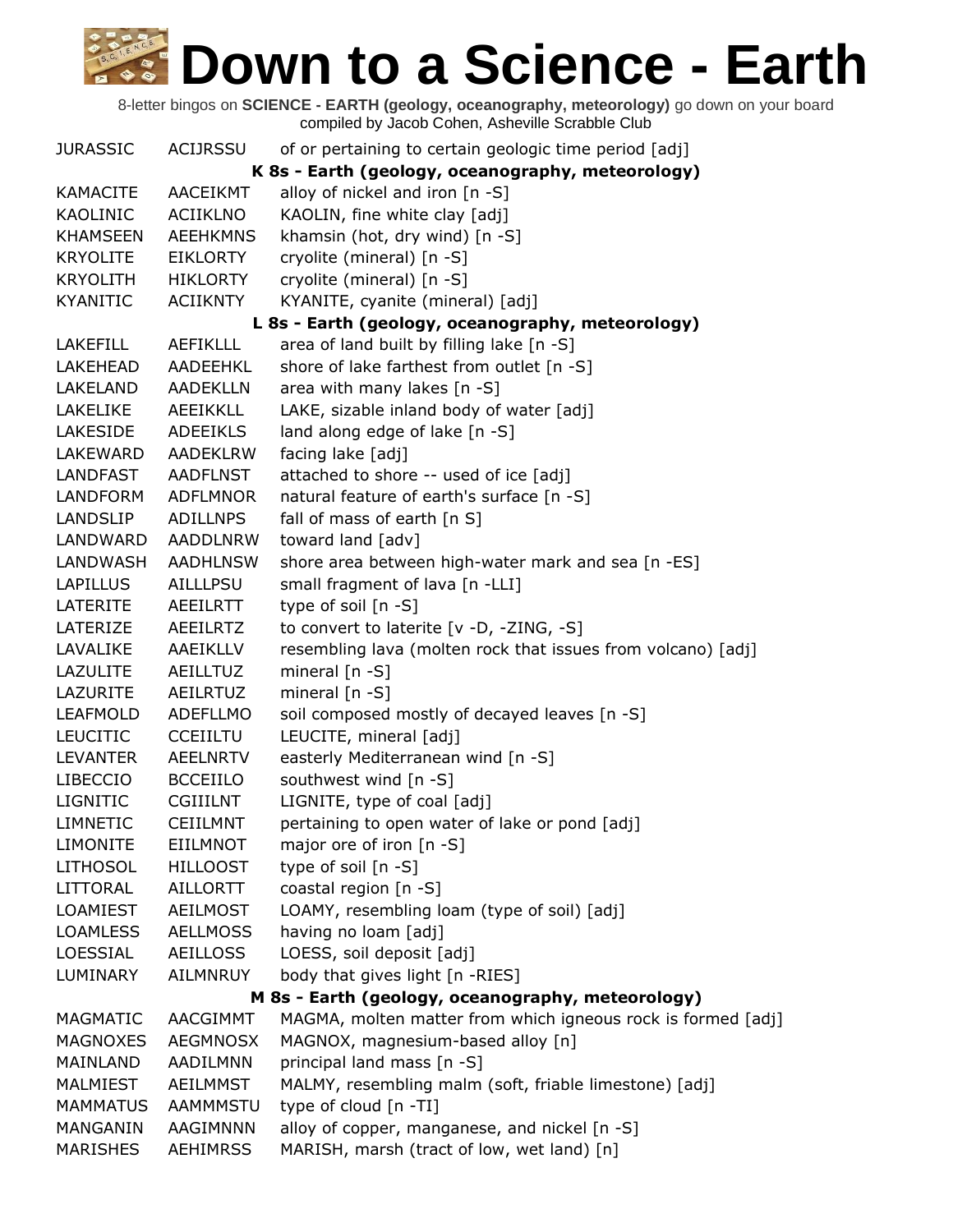| <b>MARLIEST</b> | AEILMRST        | MARLY, abounding with marl (earthy deposit containing lime, clay, and sand) [adj] |
|-----------------|-----------------|-----------------------------------------------------------------------------------|
| MARLITIC        | ACIILMRT        | MARLITE, type of marl [adj]                                                       |
| <b>MARSHIER</b> | <b>AEHIMRRS</b> | MARSHY, resembling marsh (tract of low, wet land) [adj]                           |
| <b>MAUSIEST</b> | AEIMSSTU        | MAUSY, mauzy (foggy, misty) [adj]                                                 |
| MAUZIEST        | <b>AEIMSTUZ</b> | MAUZY, foggy, misty [adj]                                                         |
| <b>MELANITE</b> | AEEILMNT        | black variety of garnet [n -S]                                                    |
| <b>MELILITE</b> | EEIILLMT        | mineral group [n -S]                                                              |
| MESOZOIC        | <b>CEIMOOSZ</b> | of or pertaining to certain geologic time period [adj]                            |
| <b>METEORIC</b> | <b>CEEIMORT</b> | METEOR, small celestial body that enters earth's atmosphere [adj]                 |
| MICROBAR        | <b>ABCIMORR</b> | unit of atmospheric pressure [n -S]                                               |
| MILLIBAR        | ABIILLMR        | unit of atmospheric pressure [n -S]                                               |
| MIMETITE        | EEIIMMTT        | ore of lead [n -S]                                                                |
| MINEABLE        | ABEEILMN        | minable (capable of being mined) [adj]                                            |
| <b>MIRINESS</b> | <b>EIIMNRSS</b> | state of being miry (swampy (marshy (resembling marsh))) [n -ES]                  |
| <b>MIZZLIER</b> | <b>EIILMRZZ</b> | MIZZLY, characterized by fine rain [adj]                                          |
| MIZZLING        | GIILMNZZ        | MIZZLE, to rain in fine droplets [v]                                              |
| MONAZITE        | AEIMNOTZ        | mineral $[n - S]$                                                                 |
| <b>MONOLITH</b> | <b>HILMNOOT</b> | large block of stone [n -S]                                                       |
| <b>MOORIEST</b> | <b>EIMOORST</b> | MOORY, marshy (resembling marsh (tract of low, wet land)) [adj]                   |
| <b>MOORLAND</b> | <b>ADLMNOOR</b> | tract of marshy land [n -S]                                                       |
| MORAINAL        | <b>AAILMNOR</b> | MORAINE, accumulation of debris deposited by glacier [adj]                        |
| MORAINIC        | ACIIMNOR        | MORAINE, accumulation of debris deposited by glacier [adj]                        |
| <b>MORASSES</b> | <b>AEMORSSS</b> | MORASS, marsh (tract of low, wet land) [n]                                        |
| <b>MOUNTAIN</b> | AIMNNOTU        | large, natural elevation of earth's surface [n -S]                                |
| <b>MUDSTONE</b> | <b>DEMNOSTU</b> | type of rock [n -S]                                                               |
| <b>MUGGIEST</b> | <b>EGGIMSTU</b> | MUGGY, warm and humid [adj]                                                       |
| MULLOCKY        | <b>CKLLMOUY</b> | MULLOCK, waste earth or rock from mine [adj]                                      |
| <b>MYLONITE</b> | <b>EILMNOTY</b> | type of rock [n -S]                                                               |
|                 |                 | N 8s - Earth (geology, oceanography, meteorology)                                 |
| <b>NEPHRITE</b> | <b>EEHINPRT</b> | mineral $[n - S]$                                                                 |
| <b>NIMBUSED</b> | <b>BDEIMNSU</b> | NIMBUS, luminous cloud [adj]                                                      |
| <b>NIMBUSES</b> | <b>BEIMNSSU</b> | NIMBUS, luminous cloud [n]                                                        |
| <b>NIPPIEST</b> | <b>EIINPPST</b> | NIPPY, sharp or biting [adj]                                                      |
| <b>NONPOLAR</b> | <b>ALNNOOPR</b> | not polar [adj]                                                                   |
| NONTIDAL        | ADILNNOT        | not tidal [adj]                                                                   |
| <b>NUBILOSE</b> | <b>BEILNOSU</b> | nubilous (cloudy (overcast with clouds)) [adj]                                    |
| <b>NUBILOUS</b> | <b>BILNOSUU</b> | cloudy (overcast with clouds) [adj]                                               |
|                 |                 | O 8s - Earth (geology, oceanography, meteorology)                                 |
| OBSIDIAN        | <b>ABDIINOS</b> | volcanic glass [n -S]                                                             |
| <b>OFFSHORE</b> | <b>EFFHOORS</b> | area of submerged land out from shore [n -S]                                      |
| OILFIELD        | <b>DEFIILLO</b> | area that yields petroleum [n -S]                                                 |
| OLIVINIC        | CIIILNOV        | OLIVINE, mineral [adj]                                                            |
| OROGENIC        | <b>CEGINOOR</b> | OROGENY, process of mountain formation [adj]                                      |
| <b>OROMETER</b> | <b>EEMOORRT</b> | type of barometer [n -S]                                                          |
| <b>OVERCAST</b> | <b>ACEORSTV</b> | to become cloudy or dark [v OVERCAST or -ED, -TING, -S]                           |
| <b>OVERCOLD</b> | <b>CDELOORV</b> | too cold [adj]                                                                    |
| <b>OVERMELT</b> | <b>EELMORTV</b> | to melt too much [v -ED, -ING, -S]                                                |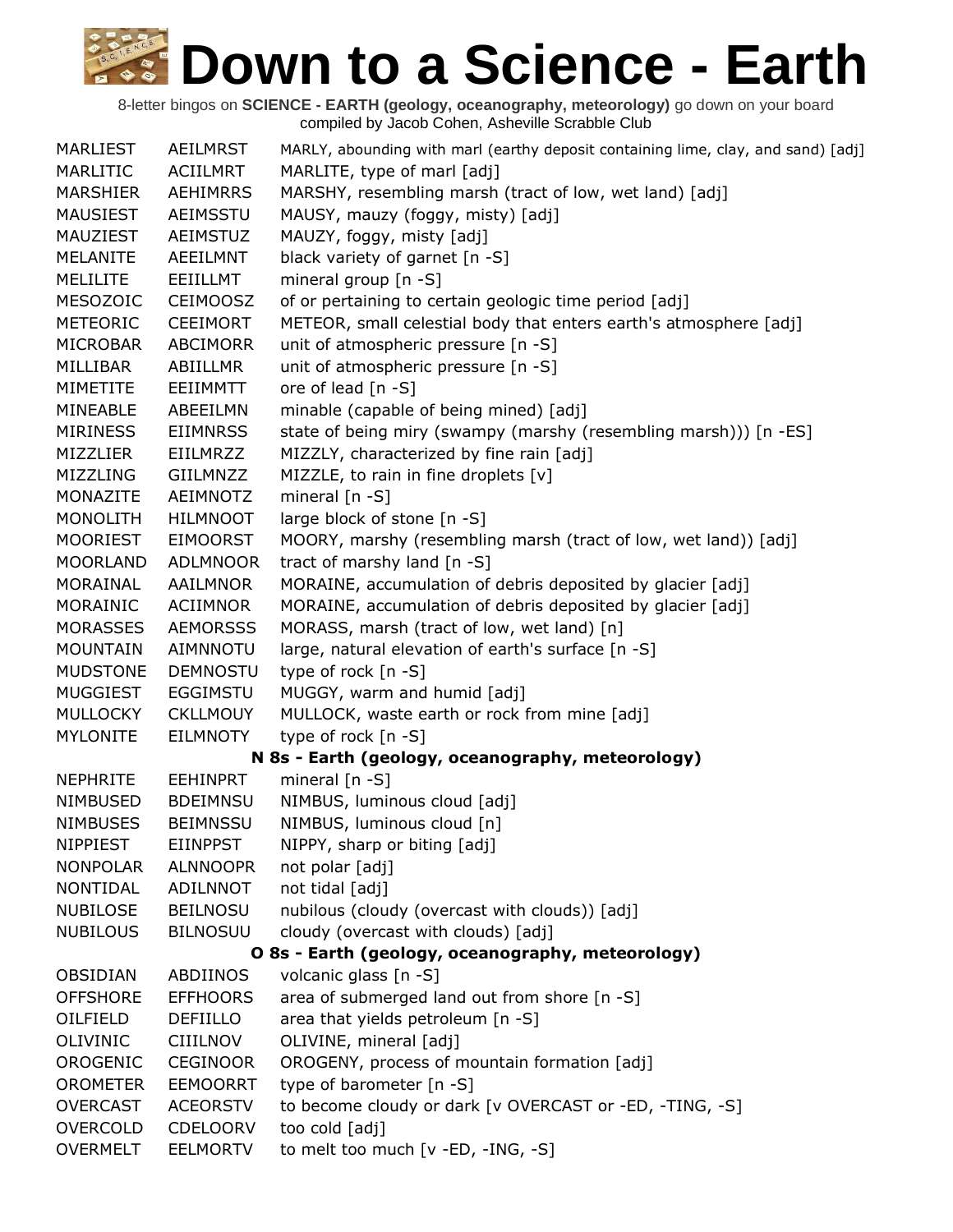8-letter bingos on **SCIENCE - EARTH (geology, oceanography, meteorology)** go down on your board compiled by Jacob Cohen, Asheville Scrabble Club

OVERMILD DEILMORV too mild [adj] OVERMINE EEIMNORV to mine to excess [v -D, -NING, -S] OVERSOAK AEKOORSV to soak too much [v -ED, -ING, -S] OVERWARM AEMORRVW to warm too much [v -ED, -ING, -S] OZONIZER EINOORZZ device for converting oxygen into ozone [n -S] **P 8s - Earth (geology, oceanography, meteorology)** PAHOEHOE AEEHHOOP smooth solidified lava [n -S] PALEOSOL AELLOOPS layer of ancient soil [n -S] PARKIEST AEIKPRST PARKY, chilly (cool (moderately cold)) [adj] PARKLAND AADKLNPR grassland region with isolated or grouped trees [n -S] PEARLITE AEEILPRT cast-iron alloy [n -S] PEATLAND AADELNPT land consisting mostly of peat [n -S] PEBBLIER BBEEILPR PEBBLY, resembling pebbles [adj] PEDALFER ADEEFLPR type of soil [n -S] PENUMBRA ABEMNPRU partial shadow [n -E, -S] PERLITIC CEIILPRT PERLITE, volcanic glass [adj] PETUNTSE EENPSTTU mineral [n -S] PETUNTZE EENPTTUZ petuntse (mineral) [n -S] PHYLLITE EHILLPTY foliated rock [n -S] PICRITIC CCIIIPRT PICRITE, igneous rock [adj] PIEDMONT DEIMNOPT area lying at foot of mountain [n -S] PINELAND ADEILNNP land forested with pine [n -S] PISOLITE EIILOPST limestone [n -S] PISOLITH HIILOPST small rounded concretion of limestone [n -S] PITCHIER CEHIIPRT PITCHY, tarry (resembling tar) [adj] PLANOSOL ALLNOOPS type of soil [n -S] PLASHIER AEHILPRS PLASHY, marshy (resembling marsh (tract of low, wet land)) [adj] PLIOCENE CEEILNOP of or pertaining to certain geologic time period [adj] PLUMBAGO ABGLMOPU graphite (variety of carbon) [n -S] PLUTONIC CILNOPTU PLUTON, formation of igneous rock [adj] PLUVIOSE EILOPSUV pluvious (pertaining to rain) [adj] PLUVIOUS ILOPSUUV pertaining to rain [adj] POACHIER ACEHIOPR POACHY, swampy (marshy (resembling marsh (tract of low, wet land))) [adj] PODSOLIC CDILOOPS PODSOL, podzol (infertile soil) [adj] PODZOLIC CDILOOPZ PODZOL, infertile soil [adj] POECHORE CEEHOOPR semiarid region [n -S] POLYTYPE ELOPPTYY crystal structure [n -S] PORPHYRY HOPPRRYY igneous rock [n -RIES] POSTBURN BNOPRSTU following burn [adj] POSTFIRE EFIOPRST following fire [adj] POTSTONE ENOOPSTT variety of steatite [n -S] PRAEDIAL AADEILPR pertaining to land [adj] PSAMMITE AEIMMPST fine-grained rock [n -S] PSEPHITE EEHIPPST rock composed of small pebbles [n -S] PUMICING CGIIMNPU PUMICE, to polish with porous volcanic rock [v] PUMICITE CEIIMPTU porous volcanic rock [n -S] PYRITISE EIIPRSTY to pyritize (to convert into pyrite) [v -D, -SING, -S]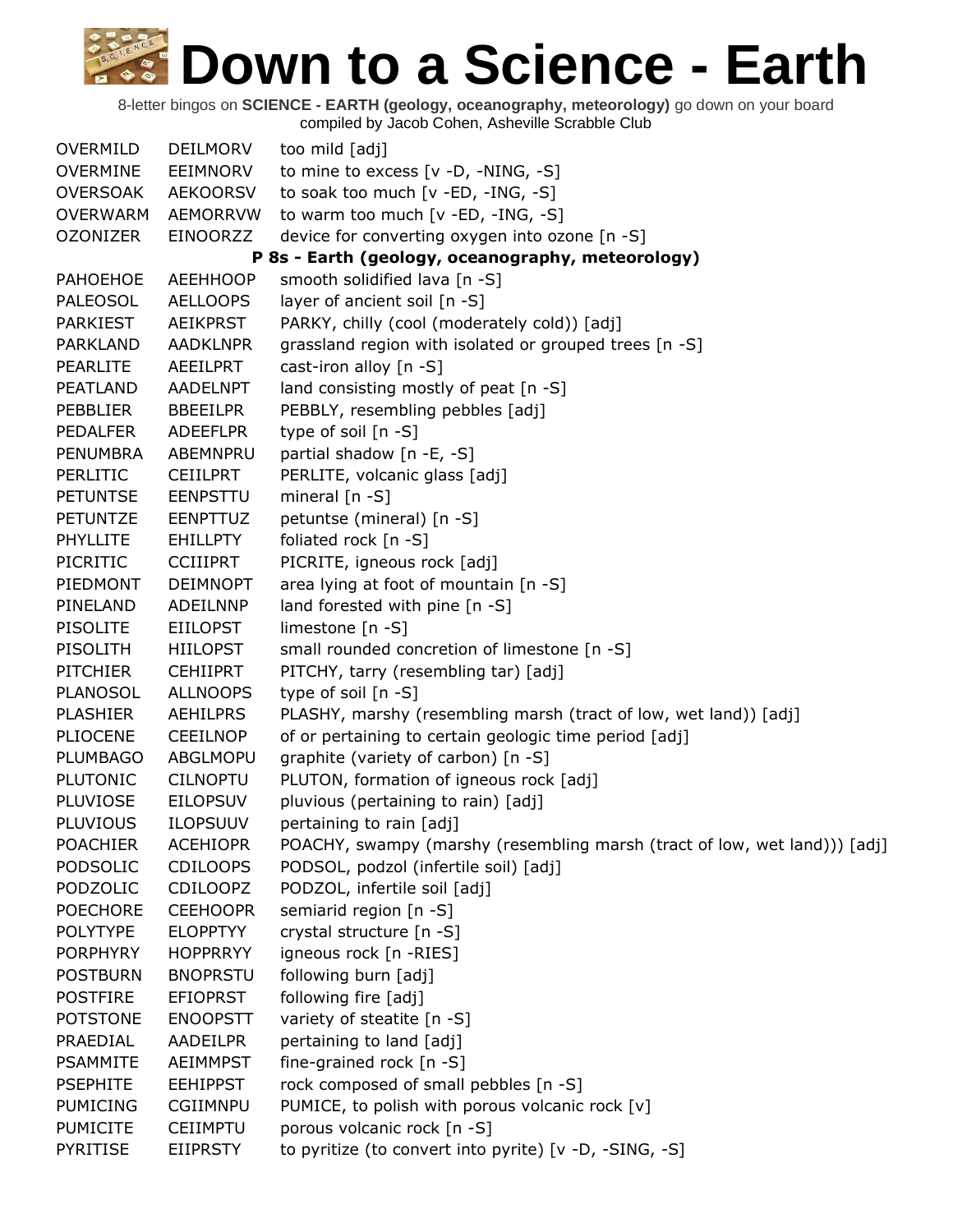8-letter bingos on **SCIENCE - EARTH (geology, oceanography, meteorology)** go down on your board compiled by Jacob Cohen, Asheville Scrabble Club PYRITIZE EIIPRTYZ to convert into pyrite [v -D, -ZING, -S] PYROXENE EENOPRXY any of group of minerals common in igneous rocks [n -S] **Q 8s - Earth (geology, oceanography, meteorology)** QUAGGIER AEGGIQRU QUAGGY, marshy (resembling marsh (tract of low, wet land)) [adj] QUAGMIRE AEGIMQRU area of marshy ground [n -S] QUAGMIRY AGIMQRUY marshy (resembling marsh (tract of low, wet land)) [adj -RIER, -RIEST] QUARRIED ADEIQRRU QUARRY, to dig stone from excavation [v] QUARRIER AEIQRRRU one that quarries (to dig stone from excavation) [n -S] QUARRIES AEIQRRSU QUARRY, to dig stone from excavation [v] QUARTZES AEQRSTUZ QUARTZ, mineral [n] **R 8s - Earth (geology, oceanography, meteorology)** RAINDROP ADINOPRR drop of rain [n -S] RAINFALL AAFILLNR fall of rain [n -S] RAINIEST AEIINRST RAINY, marked by rain [adj] RAINLESS AEILNRSS having no rain [adj] RAINWASH AAHINRSW to wash material downhill by rain [v -ED, -ING, -ES] REEFIEST EEEFIRST REEFY, abounding in ridges of rock [adj] REFUGIUM EFGIMRUU stable area during period of continental climactic change [n -IA] REGOLITH EGHILORT layer of loose rock [n -S] RENDZINA ADEINNRZ type of soil [n -S] RETINITE EEIINRTT fossil resin [n -S] RHYOLITE EHILORTY volcanic rock [n -S] RIDGETOP DEGIOPRT crest of ridge [n -S] RIDGIEST DEGIIRST RIDGY, having ridges [adj] RIMINESS EIIMNRSS condition of being rimy (frosty) [n -ES] RIVERBED BDEEIRRV area covered or once covered by river [n -S] RIVERINE EEIINRRV pertaining to river (large, natural stream of water) [adj] ROCKLESS CEKLORSS having no rocks [adj] ROCKLIKE CEIKKLOR resembling rock (large mass of stone) [adj] ROCKWORK CKKOORRW natural mass of rocks [n -S] **S 8s - Earth (geology, oceanography, meteorology)** SANDSPIT ADINPSST small point of land created by sand dunes [n -S] SANIDINE ADEIINNS glassy variety of feldspar [n -S] SAPONITE AEINOPST mineral found in veins and cavities of rocks [n -S] SAPPHIRE AEHIPPRS blue gem [n -S] SAPROPEL AELOPPRS mud consisting chiefly of decaying organic matter [n -S] SARDONYX ADNORSXY variety of quartz [n -ES] SASTRUGA AAGRSSTU ridge of snow formed by wind in polar regions [n -GI] SATURANT AANRSTTU substance used to saturate [n -S] SAVANNAH AAAHNNSV savanna (flat, treeless grassland) [n -S] SAXATILE AAEILSTX living or growing among rocks [adj] SCABLAND AABCDLNS rocky land with little soil cover [n -S] SCHLIERE CEEHILRS small streak in igneous rock [n -N] SCIROCCO CCCIOORS sirocco (hot, dry wind) [n -S] SEABOARD AABDEORS seacoast (land bordering on sea) [n -S] SEACOAST AACEOSST land bordering on sea [n -S] SEAMOUNT AEMNOSTU undersea mountain [n -S]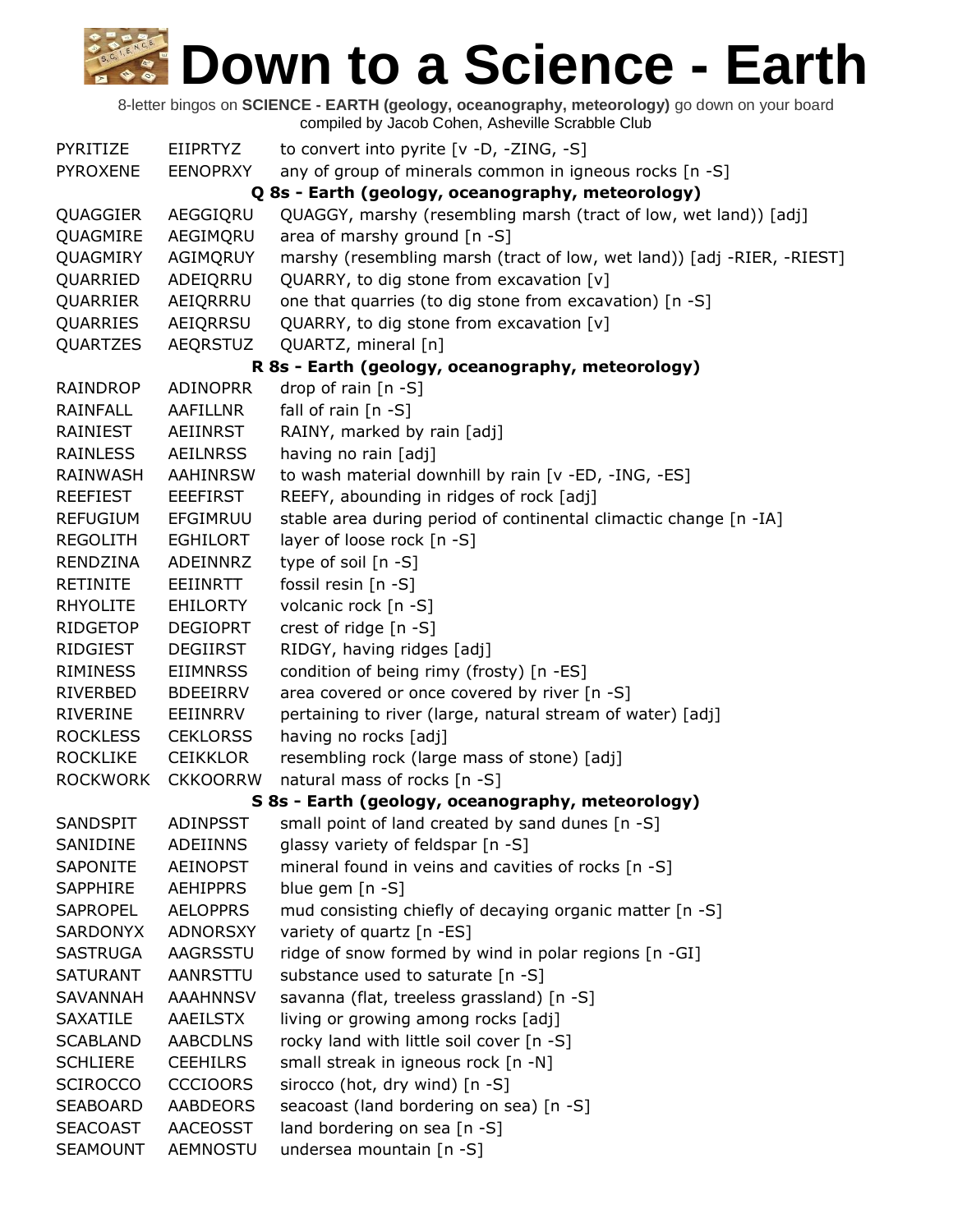| <b>SEAQUAKE</b> | AAEEKQSU        | undersea earthquake [n -S]                                                      |
|-----------------|-----------------|---------------------------------------------------------------------------------|
| <b>SEASHORE</b> | <b>AEEHORSS</b> | land bordering on sea [n -S]                                                    |
| <b>SEISMISM</b> | <b>EIIMMSSS</b> | natural activity involved in earthquakes [n -S]                                 |
| <b>SELENITE</b> | <b>EEEILNST</b> | variety of gypsum [n -S]                                                        |
| SEMIARID        | ADEIIMRS        | characterized by light rainfall [adj]                                           |
| <b>SEPTARIA</b> | AAEIPRST        | limestone nodules [n]                                                           |
| <b>SHALIEST</b> | AEHILSST        | SHALY, resembling shale (fissile rock) [adj] / SHALEY [adj]                     |
| <b>SHOTHOLE</b> | <b>EHHLOOST</b> | hole drilled in rock to hold explosives [n -S]                                  |
| <b>SIDERITE</b> | <b>DEEIIRST</b> | mineral $[n - S]$                                                               |
| <b>SIEROZEM</b> | EEIMORSZ        | type of soil [n -S]                                                             |
| <b>SILTIEST</b> | <b>EIILSSTT</b> | SILTY, full of silt [adj]                                                       |
| <b>SILURIAN</b> | <b>AIILNRSU</b> | of or pertaining to certain geologic time period [adj]                          |
| <b>SINKHOLE</b> | <b>EHIKLNOS</b> | natural depression in land surface [n -S]                                       |
| <b>SKERRIES</b> | <b>EEIKRRSS</b> | SKERRY, small, rocky island [n]                                                 |
| <b>SKYSCAPE</b> | <b>ACEKPSSY</b> | view of sky [n -S]                                                              |
| <b>SKYWARDS</b> | <b>ADKRSSWY</b> | skyward (toward sky) [adv]                                                      |
| <b>SLATCHES</b> | <b>ACEHLSST</b> | SLATCH, calm between breaking waves [n]                                         |
| <b>SLEETIER</b> | <b>EEEILRST</b> | SLEETY, resembling sleet [adj]                                                  |
| <b>SLEETING</b> | <b>EEGILNST</b> | SLEET, to shower sleet (frozen rain) [v]                                        |
| SMALTINE        | <b>AEILMNST</b> | smaltite (mineral) [n -S]                                                       |
| <b>SMALTITE</b> | <b>AEILMSTT</b> | mineral $[n - S]$                                                               |
| <b>SMECTITE</b> | <b>CEEIMSTT</b> | clayey mineral [n -S]                                                           |
| <b>SMOGGIER</b> | <b>EGGIMORS</b> | SMOGGY, filled with smog [adj]                                                  |
| <b>SMOGLESS</b> | <b>EGLMOSSS</b> | SMOG, atmospheric mixture of smoke and fog [adj]                                |
| SNOWBELT        | <b>BELNOSTW</b> | region that receives appreciable amount of snow each year [n -S]                |
| SNOWFALL        | <b>AFLLNOSW</b> | fall of snow $[n - S]$                                                          |
| SNOWIEST        | <b>EINOSSTW</b> | SNOWY, abounding in snow [adj]                                                  |
| SNOWLAND        | <b>ADLNNOSW</b> | area marked by great amount of snow [n -S]                                      |
| <b>SNOWLESS</b> | <b>ELNOSSSW</b> | having no snow [adj]                                                            |
| SNOWLIKE        | <b>EIKLNOSW</b> | resembling snow [adj]                                                           |
| SNOWMELT        | <b>ELMNOSTW</b> | water produced by melting of snow [n -S]                                        |
| <b>SNOWPACK</b> | <b>ACKNOPSW</b> | accumulation of packed snow [n -S]                                              |
| <b>SODALITE</b> | ADEILOST        | mineral $[n - S]$                                                               |
| <b>SOILLESS</b> | <b>EILLOSSS</b> | carried on without soil (finely divided rock mixed with organic matter) [adj]   |
| SOLANINE        | <b>AEILNNOS</b> | poisonous alkaloid [n -S]                                                       |
| <b>SOLONETS</b> | <b>ELNOOSST</b> | solonetz (type of soil) [n -ES]                                                 |
| <b>SOLONETZ</b> | <b>ELNOOSTZ</b> | type of soil [n -ES]                                                            |
| <b>SOLSTICE</b> | <b>CEILOSST</b> | time of year when sun is at its greatest distance from celestial equator [n -S] |
| <b>SOUPIEST</b> | <b>EIOPSSTU</b> | SOUPY, foggy (filled with fog) [adj]                                            |
| <b>SPALLING</b> | <b>AGILLNPS</b> | chip of stone or ore [n -S]                                                     |
| <b>SPARRIER</b> | <b>AEIPRRRS</b> | SPARRY, resembling spar (lustrous mineral) [adj]                                |
| <b>SPEISSES</b> | <b>EEIPSSSS</b> | SPEISS, metallic mixture obtained in smelting certain ores [n]                  |
| <b>SPILITIC</b> | <b>CIIILPST</b> | SPILITE, form of basalt [adj]                                                   |
| <b>SPINELLE</b> | <b>EEILLNPS</b> | spinel (mineral) [n -S]                                                         |
| SPODOSOL        | <b>DLOOOPSS</b> | acidic forest soil [n -S]                                                       |
| <b>STANNARY</b> | <b>AANNRSTY</b> | tin-mining region [n -RIES]                                                     |
| <b>STANNITE</b> | AEINNSTT        | ore of tin [n -S]                                                               |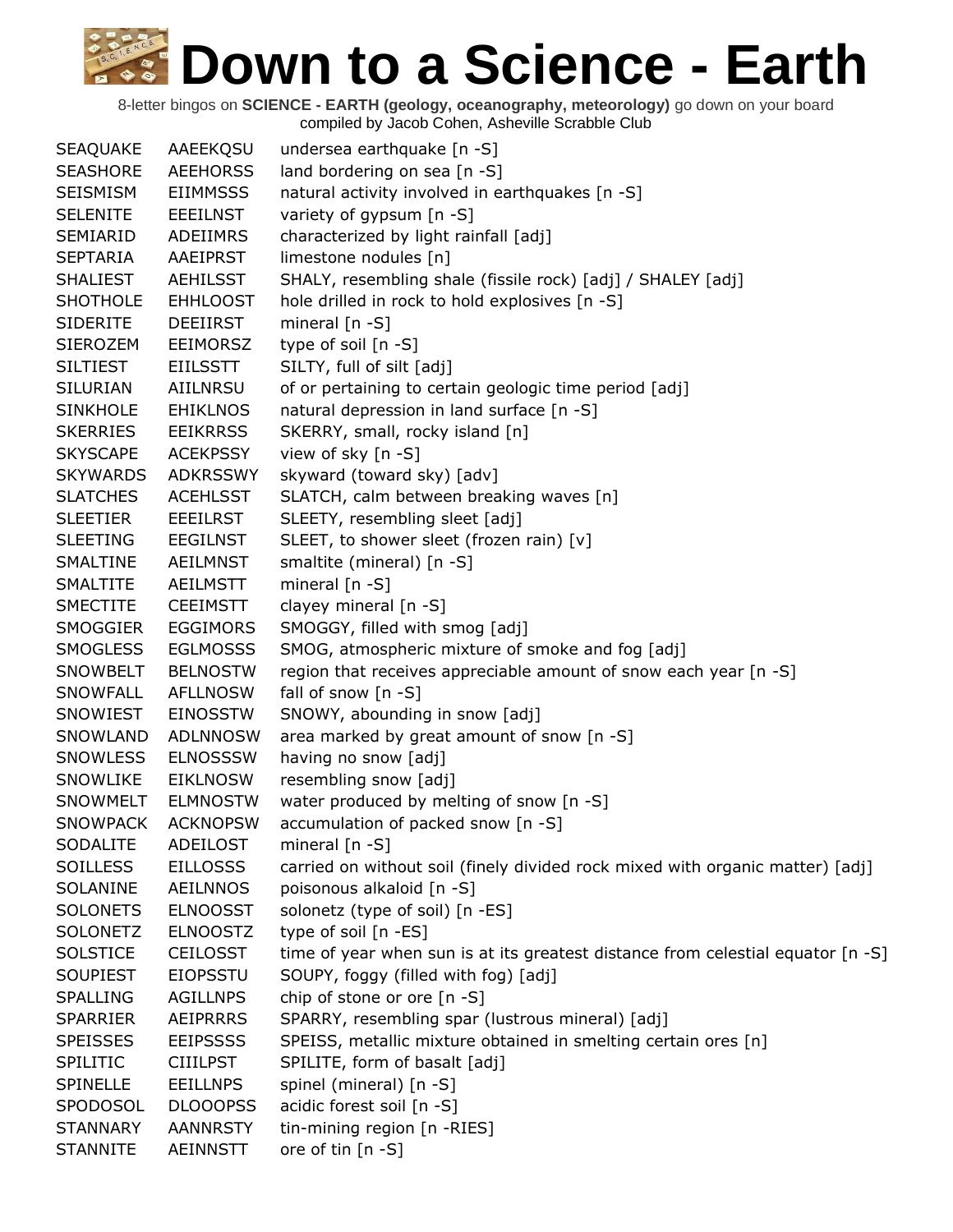| <b>STEATITE</b> | <b>AEEISTTT</b> | variety of talc [n -S]                                                  |
|-----------------|-----------------|-------------------------------------------------------------------------|
| <b>STEELING</b> | <b>EEGILNST</b> | STEEL, to cover with steel (tough iron alloy) [v]                       |
| <b>STIBNITE</b> | <b>BEIINSTT</b> | ore of antimony [n -S]                                                  |
| <b>STILBITE</b> | <b>BEIILSTT</b> | mineral $[n - S]$                                                       |
| <b>STOPBANK</b> | <b>ABKNOPST</b> | embankment along river [n -s]                                           |
| <b>STORMIER</b> | <b>EIMORRST</b> | STORMY, storming [adj]                                                  |
| <b>STORMILY</b> | <b>ILMORSTY</b> | STORMY, storming [adv]                                                  |
| <b>STORMING</b> | <b>GIMNORST</b> | STORM, to blow violently [v]                                            |
| <b>STREAMED</b> | <b>ADEEMRST</b> | STREAM, to flow in steady current [v]                                   |
| <b>SUBBASIN</b> | ABBINSSU        | section of area drained by river [n -S]                                 |
| <b>SUBHUMID</b> | <b>BDHIMSUU</b> | somewhat humid [adj]                                                    |
| <b>SUBOCEAN</b> | <b>ABCENOSU</b> | existing below floor of ocean [adj]                                     |
| <b>SUBPOLAR</b> | <b>ABLOPRSU</b> | situated just outside polar circles [adj]                               |
| <b>SUCCINIC</b> | <b>CCCIINSU</b> | pertaining to amber (fossil resin) [adj]                                |
| <b>SULTRIER</b> | <b>EILRRSTU</b> | SULTRY, very hot and humid [adj]                                        |
| <b>SULTRILY</b> | <b>ILLRSTUY</b> | SULTRY, very hot and humid [adv]                                        |
| <b>SUMMERED</b> | <b>DEEMMRSU</b> | SUMMER, to pass summer (warmest season of year) [v]                     |
| <b>SUMMERLY</b> | <b>ELMMRSUY</b> | summery (characteristic of summer) [adj]                                |
| <b>SUNBAKED</b> | <b>ABDEKNSU</b> | baked by sun [adj]                                                      |
| <b>SUNLIGHT</b> | <b>GHILNSTU</b> | light of sun [n -S]                                                     |
| <b>SUNSHINE</b> | <b>EHINNSSU</b> | light of sun $[n - S]$                                                  |
| <b>SUNSHINY</b> | <b>HINNSSUY</b> | SUNSHINE, light of sun [adj]                                            |
| <b>SUNSTONE</b> | <b>ENNOSSTU</b> | variety of quartz [n -S]                                                |
| <b>SUPERHOT</b> | <b>EHOPRSTU</b> | exceedingly hot [adj]                                                   |
| <b>SUPERNAL</b> | <b>AELNPRSU</b> | pertaining to sky [adj]                                                 |
| <b>SURFIEST</b> | <b>EFIRSSTU</b> | SURFY, abounding in breaking waves [adj]                                |
| <b>SURFLIKE</b> | <b>EFIKLRSU</b> | resembling breaking waves [adj]                                         |
| <b>SURFSIDE</b> | <b>DEFIRSSU</b> | situated near seashore [adj]                                            |
| <b>SWAMPIER</b> | <b>AEIMPRSW</b> | SWAMPY, marshy (resembling marsh (tract of low, wet land)) [adj]        |
| <b>SWAMPING</b> | <b>AGIMNPSW</b> | SWAMP, to inundate (to overwhelm with water) [v]                        |
| <b>SWAMPISH</b> | <b>AHIMPSSW</b> | swampy (marshy (resembling marsh (tract of low, wet land))) [adj]       |
| <b>SYENITIC</b> | <b>CEIINSTY</b> | SYENITE, igneous rock [adj]                                             |
| <b>SYLVATIC</b> | <b>ACILSTVY</b> | pertaining to forest [adj]                                              |
| <b>SYNCLINE</b> | <b>CEILNNSY</b> | type of rock formation [n -S]                                           |
|                 |                 | T 8s - Earth (geology, oceanography, meteorology)                       |
| <b>TACONITE</b> | <b>ACEINOTT</b> | low-grade iron ore [n -S]                                               |
| <b>TALCIEST</b> | <b>ACEILSTT</b> | TALCY, TALC, to treat with talc (soft mineral with soapy texture) [adj] |
| <b>TALCKING</b> | <b>ACGIKLNT</b> | TALC, to treat with talc (soft mineral with soapy texture) [v]          |
| <b>TALCUMED</b> | <b>ACDELMTU</b> | TALCUM, to treat with powder made from talc [v]                         |
| <b>TELLURIC</b> | <b>CEILLRTU</b> | pertaining to earth [adj]                                               |
| <b>TENORITE</b> | <b>EEINORTT</b> | mineral $[n - S]$                                                       |
| <b>TEPHRITE</b> | <b>EEHIPRTT</b> | volcanic rock [n -S]                                                    |
| <b>TERRASES</b> | <b>AEERRSST</b> | TERRAS, trass (volcanic rock) [n]                                       |
| <b>THUNDERY</b> | <b>DEHNRTUY</b> | accompanied with thunder [adj]                                          |
| TIDELAND        | ADDEILNT        | land alternately covered and uncovered by tide [n -S]                   |
| <b>TIDELESS</b> | <b>DEEILSST</b> | lacking tide [adj]                                                      |
| <b>TIDELIKE</b> | DEEIIKLT        | resembling tide [adj]                                                   |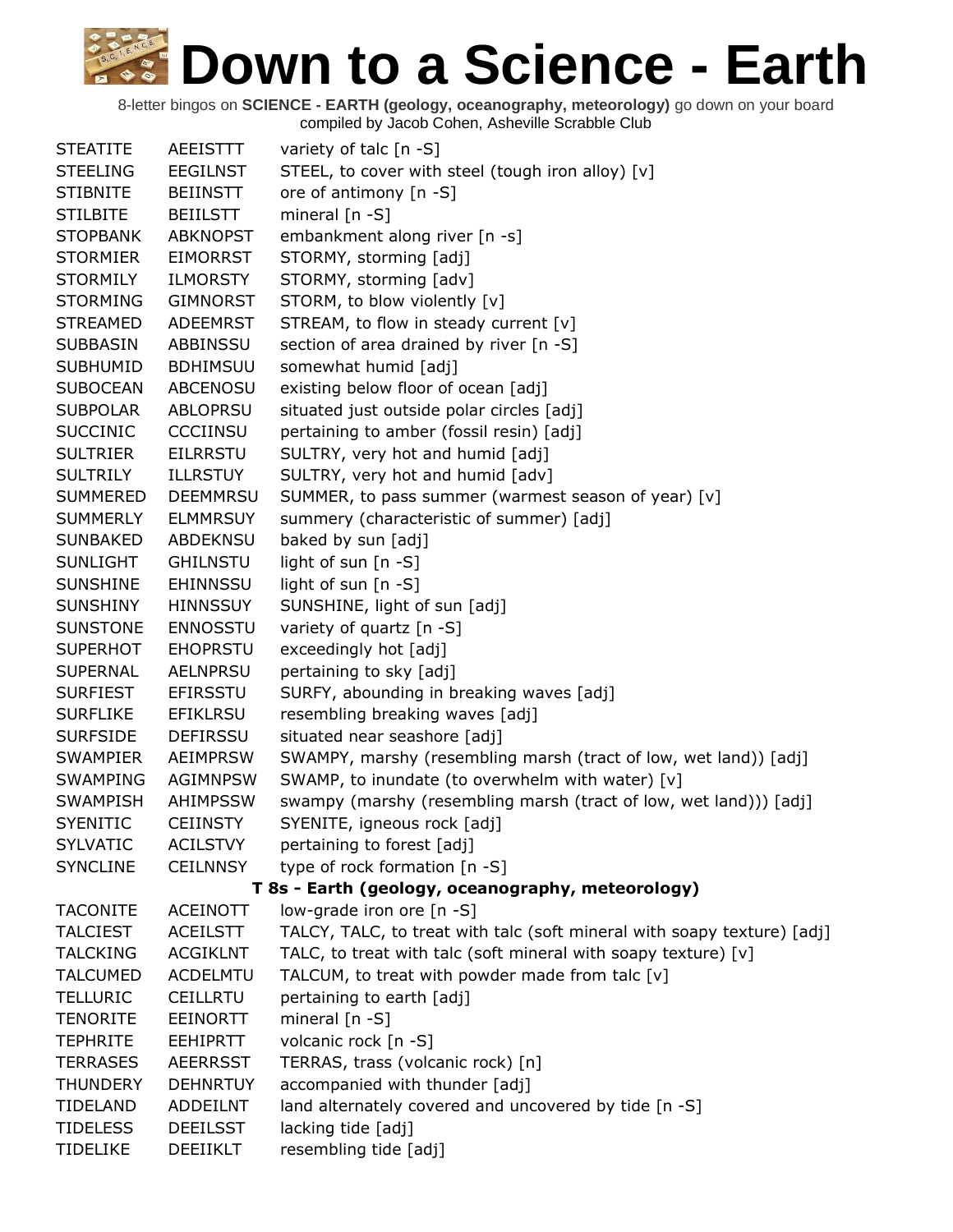| <b>TIDELINE</b> | <b>DEEIILNT</b> | line on shore marking highest point of tide [n -S]                                          |
|-----------------|-----------------|---------------------------------------------------------------------------------------------|
| <b>TIDEMARK</b> | ADEIKMRT        | mark showing highest or lowest point of tide [n -S]                                         |
| <b>TIGEREYE</b> | <b>EEEGIRTY</b> | gemstone (precious stone) [n -S]                                                            |
| <b>TINSTONE</b> | <b>EINNOSTT</b> | tin ore $[n - S]$                                                                           |
| <b>TITANITE</b> | <b>AEIINTTT</b> | mineral [n -S]                                                                              |
| <b>TOPAZINE</b> | <b>AEINOPTZ</b> | TOPAZ, mineral [adj]                                                                        |
| <b>TORNADIC</b> | <b>ACDINORT</b> | TORNADO, violent windstorm [adj]                                                            |
| <b>TORRIDER</b> | <b>DEIORRRT</b> | TORRID, extremely hot [adj]                                                                 |
| <b>TORRIDLY</b> | <b>DILORRTY</b> | TORRID, extremely hot [adv]                                                                 |
| <b>TRACHYTE</b> | <b>ACEHRTTY</b> | light-colored igneous rock [n -S]                                                           |
| <b>TRAPPEAN</b> | AAENPPRT        | pertaining to traprock (igneous rock) [adj]                                                 |
| <b>TRAPPOSE</b> | <b>AEOPPRST</b> | trappean (pertaining to traprock (igneous rock)) [adj]                                      |
| <b>TRAPPOUS</b> | <b>AOPPRSTU</b> | trappean (pertaining to traprock (igneous rock)) [adj]                                      |
| <b>TRAPROCK</b> | <b>ACKOPRRT</b> | igneous rock [n -S]                                                                         |
| <b>TRIASSIC</b> | <b>ACIIRSST</b> | of or pertaining to certain geologic time period [adj]                                      |
| <b>TRICHITE</b> | <b>CEHIIRTT</b> | minute mineral body found in volcanic rocks [n -S]                                          |
| <b>TRIPLITE</b> | <b>EIILPRTT</b> | mineral [n -S]                                                                              |
| <b>TROILITE</b> | <b>EIILORTT</b> | mineral [n -S]                                                                              |
| TSUNAMIC        | ACIMNSTU        | TSUNAMI, very large ocean wave [adj]                                                        |
| <b>TYPHONIC</b> | <b>CHINOPTY</b> | TYPHOON, tropical hurricane [adj]                                                           |
|                 |                 | U 8s - Earth (geology, oceanography, meteorology)                                           |
| <b>UDOMETER</b> | <b>DEEMORTU</b> | rain gauge [n -S]                                                                           |
| <b>UDOMETRY</b> | <b>DEMORTUY</b> | measurement of rain [n -RIES]                                                               |
| <b>UINTAITE</b> | AEIINTTU        | variety of asphalt [n -S]                                                                   |
| <b>ULTRAHOT</b> | AHLORTTU        | extremely hot [adj]                                                                         |
| <b>UMANGITE</b> | AEGIMNTU        | mineral consisting of copper selenide [n -S]                                                |
| <b>UNCLOUDY</b> | <b>CDLNOUUY</b> | CLOUDY, overcast with clouds [adj]                                                          |
| <b>UNDERSET</b> | <b>DEENRSTU</b> | current below surface of ocean [n -S] / [v UNDERSET, -TTING, -S]                            |
| <b>UNDERTOW</b> | <b>DENORTUW</b> | seaward pull of receding waves breaking on shore [n -S]                                     |
| <b>UNTHAWED</b> | <b>ADEHNTUW</b> | thawed [adj] / UNTHAW, to thaw (to melt (to change from solid to liquid state by heat)) [v] |
| <b>UNWARMED</b> | ADEMNRUW        | not warmed (to make warm) [adj]                                                             |
| <b>UPDOMING</b> | <b>DGIMNOPU</b> | upward deformation of rock mass into dome shape [n -S]                                      |
| <b>UPSTREAM</b> | <b>AEMPRSTU</b> | toward source of stream [adv]                                                               |
| <b>URALITIC</b> | <b>ACIILRTU</b> | URALITE, mineral [adj]                                                                      |
| <b>URANITIC</b> | ACIINRTU        | URANITE, mineral [adj]                                                                      |
|                 |                 | V 8s - Earth (geology, oceanography, meteorology)                                           |
| VALLEYED        | <b>ADEELLVY</b> | VALLEY, depression of earth's surface [adj]                                                 |
| VAPORING        | AGINOPRV        | VAPOR, to emit vapor (visible floating moisture) [v]                                        |
| <b>VAPOURED</b> | <b>ADEOPRUV</b> | VAPOUR, to vapor (to emit vapor (visible floating moisture)) [v]                            |
| <b>VAPOURER</b> | <b>AEOPRRUV</b> | vaporer (one that vapors (to emit vapor (visible floating moisture))) [n -S]                |
| <b>VERNALLY</b> | AELLNRVY        | VERNAL, pertaining to spring [adv]                                                          |
| <b>VERTISOL</b> | <b>EILORSTV</b> | type of clayey soil [n -S]                                                                  |
| <b>VESUVIAN</b> | AEINSUVV        | mineral $[n - S]$                                                                           |
| <b>VOLCANIC</b> | <b>ACCILNOV</b> | rock produced by volcano [n -S]                                                             |
| <b>VORTEXES</b> | <b>EEORSTVX</b> | VORTEX, whirling mass of fluid [n]                                                          |
| <b>VORTICAL</b> | <b>ACILORTV</b> | VORTEX, whirling mass of fluid [adj]                                                        |
| <b>VORTICES</b> | <b>CEIORSTV</b> | VORTEX, whirling mass of fluid [n]                                                          |